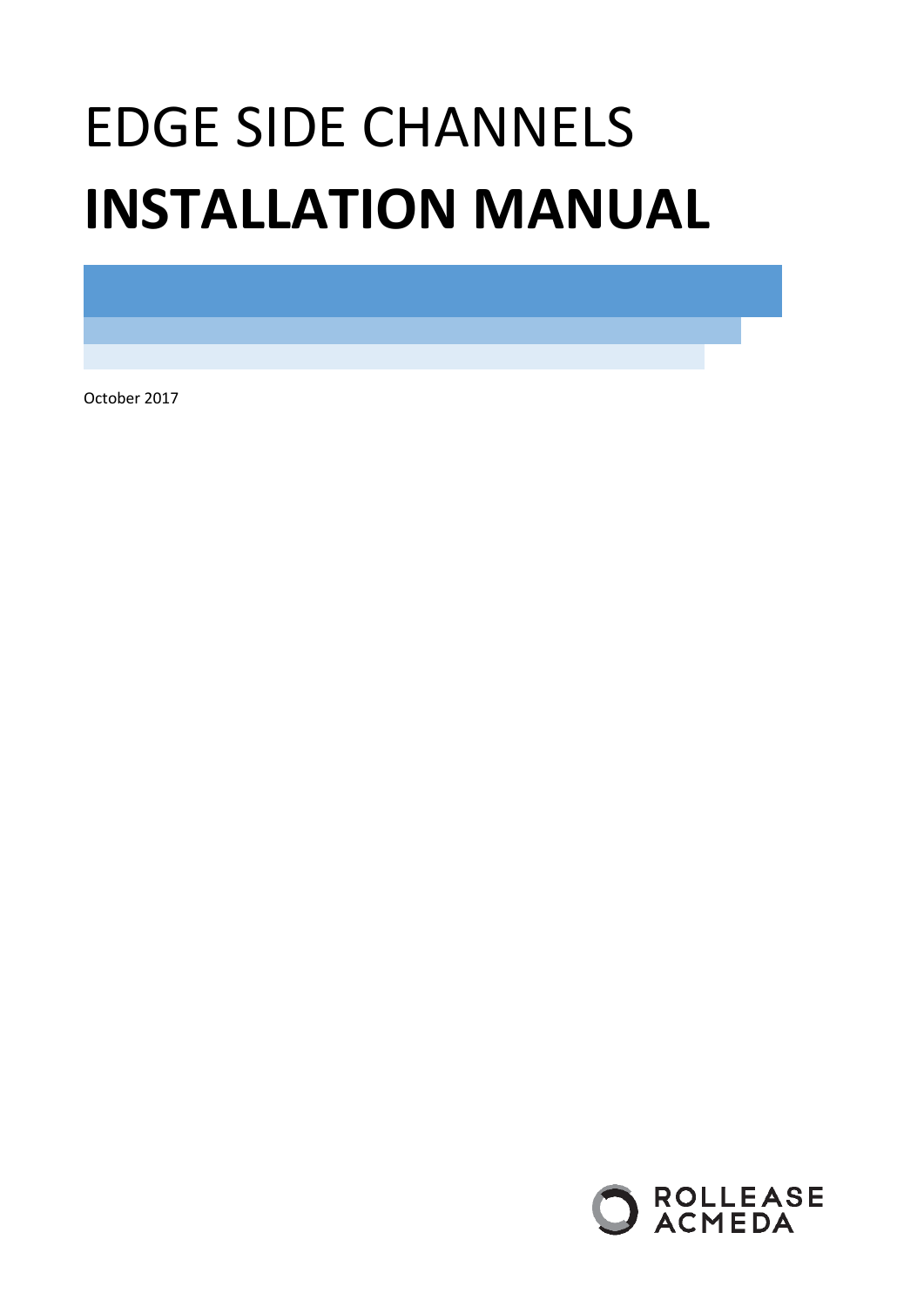# **CONTENTS**

## [October](#page-0-0) [2017](#page-0-1)

## This manual is to be read in conjunction with the Product Specifications & Assembly manual

| <b>SECTION NO.</b>                | <b>DESCRIPTION</b>                                          | PAGE NO. |  |  |
|-----------------------------------|-------------------------------------------------------------|----------|--|--|
| <b>SECTION 1 - SYSTEM DETAILS</b> |                                                             |          |  |  |
|                                   | <b>PART A - OVERVIEW</b>                                    | 1.2      |  |  |
|                                   | <b>PART B - DEDUCTIONS</b>                                  | 1.3      |  |  |
|                                   | <b>PART C - BOM &amp; CUTTING LIST</b>                      | 1.3      |  |  |
|                                   | <b>PART D - INSTALLATION SPACE</b>                          | 1.4      |  |  |
| <b>SECTION 2 - ASSEMBLY</b>       |                                                             | 2.5      |  |  |
|                                   | PART A - EDGE SUB-ASSEMBLY                                  | 2.5      |  |  |
|                                   | <b>SECTION 3 - INSTALLATION</b>                             | 3.6      |  |  |
|                                   | <b>PART A - INSTALLING EDGE SIDE GUIDES</b>                 | 3.6      |  |  |
|                                   | PART B - INSTALLING CHAIN TENSIONER (CHAIN OPERATED SHADES) | 3.7      |  |  |

## **DISCLAIMER**

## INTRODUCTION

This Installation manual has been produced by Rollease Acmeda to supply the necessary information for safe and correct installation of this system.

## INSTALLERS RESPONSIBILITY

Before installing, please read & ensure you understand the safety information and installation instructions as defined in this installation manual.

- If you do not fully understand these instructions, contact Rollease Acmeda for clarification before installing.
- The Installer is responsible to ensure that all installation personnel have been adequately trained on the safe & correct installation and operation.
- The Installer is responsible to ensure that supporting structures are sound and can adequately support the load.
- The fasteners provided are intended for fixing to timber. The Installer is responsible for selecting fasteners that are suitable for other substrates

### SAFETY INFORMATION

- Ensure that electrical works are done only by a LICENSED ELECTRICIAN.
- DO NOT modify any of the components of this system.

## PERSONNEL REQUIREMENTS

Only suitably trained/qualified personnel should undertake installation.

#### DISCLAIMER

Rollease Acmeda has used reasonable care in preparing the information included in this document, but makes no representations or warranties as to the completeness or accuracy of the information. Information is supplied upon the condition that the persons receiving the information will make their own determination as to its suitability for their purposes prior to use. Rollease Acmeda assumes no liability whatsoever for any damages incurred by you resulting from errors in or omissions from the information included herein. Rollease Acmeda reserves the right to make changes without further notice to any products to improve reliability, function or design.

### **COPYRIGHT**

COPYRIGHT © ROLLEASE ACMEDA [2017](#page-0-1)

All rights reserved. No part of this document may be reproduced or utilized in any means, by any means, electronic or mechanical including photocopying, recordings, or by any information storage or retrieval system, without the express permission from Rollease Acmeda.

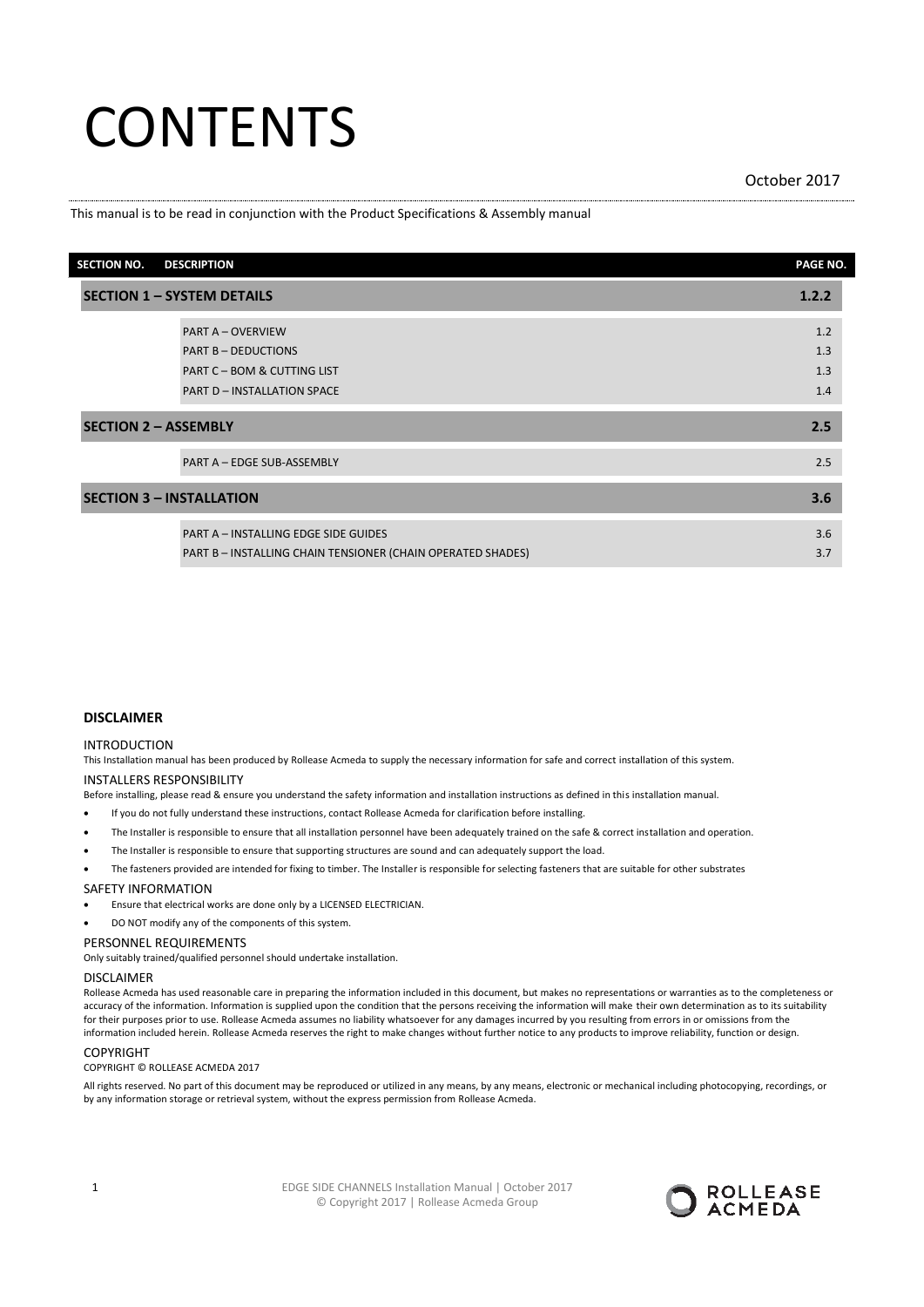# **SECTION 1** – SYSTEM DETAILS



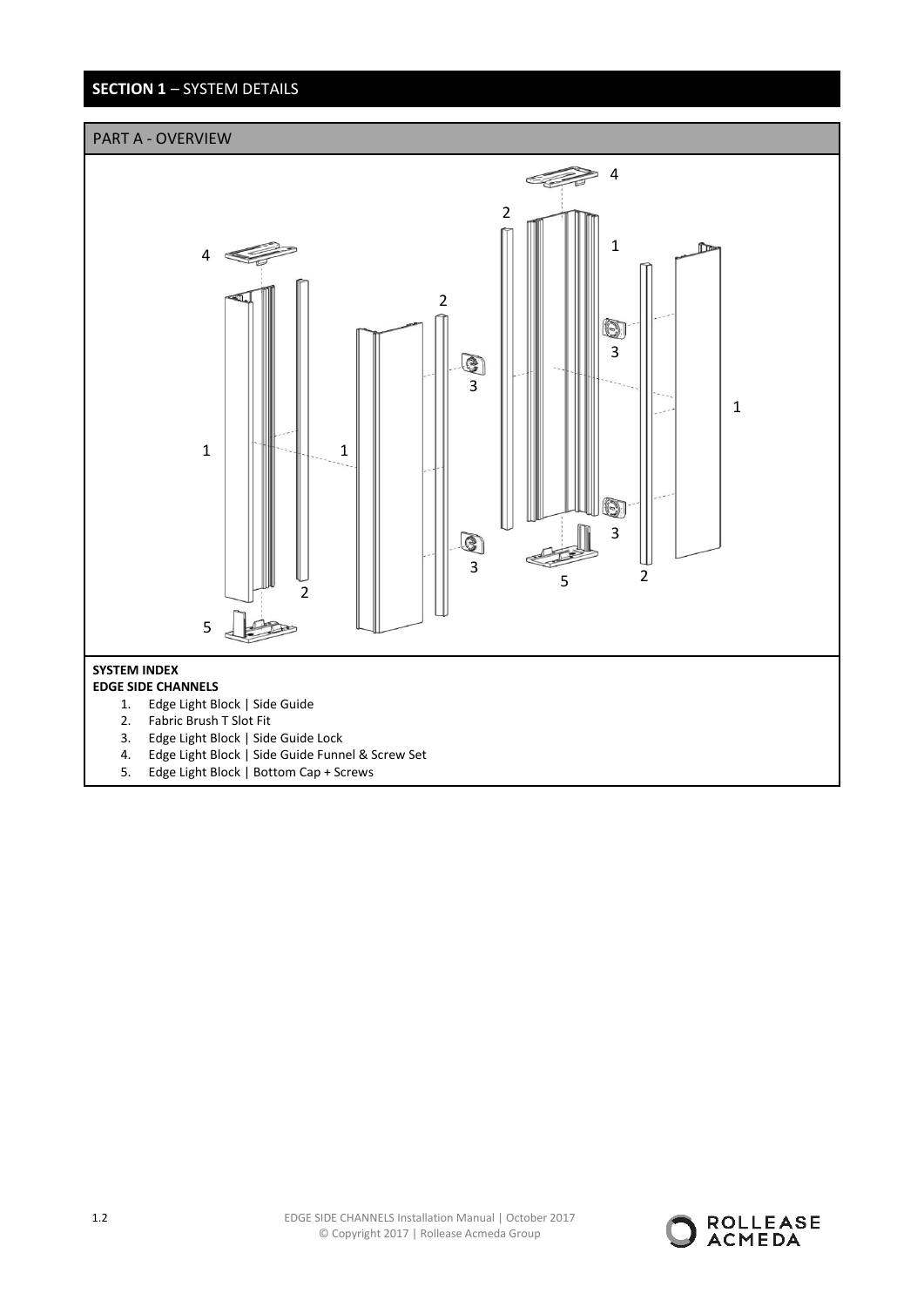

# PART C – BOM & CUTTING LIST

|             | <b>PART NUMBER</b> | <b>DESCRIPTION</b>                                                | $ U.0.M $ QTY |      | <b>DEDUCTION</b>                                |
|-------------|--------------------|-------------------------------------------------------------------|---------------|------|-------------------------------------------------|
|             |                    |                                                                   |               |      |                                                 |
| <b>EDGE</b> |                    | RC91-0101-xxxLLL EDGE LIGHT BLOCK   Side Guide - 2 Piece Set      | $mm$ [in]     |      | D - (CASSETTE/FASCIA HEIGHT (X) + 6mm [0.24in]) |
|             |                    | RC91-1001-xxx000 EDGE LIGHT BLOCK   Bottom Cap + screws           | Set           |      |                                                 |
|             |                    | RC91-1002-xxx000 EDGE LIGHT BLOCK   Side Guide Funnel & Screw Set | Set           |      |                                                 |
|             |                    | RC91-0302-xxx000 EDGE LIGHT BLOCK   Side Guide Ear                | Piece         |      |                                                 |
|             |                    | RC91-0201-xxx000 EDGE LIGHT BLOCK   Side Guide Lock               | Piece         | $4+$ | NOTE: 600mm [23.62 in] Max spacing              |
|             |                    | AW91-1501-xxx000 Fabric Brush T Slot Fit                          | $mm$ [in]     |      | D - (CASSETTE/FASCIA HEIGHT (X) + 6mm [0.24in]) |

Additional notes:

1. Mounting Options for specific systems [eg. mounting brackets/clips] MUST be considered for cutting measurments.

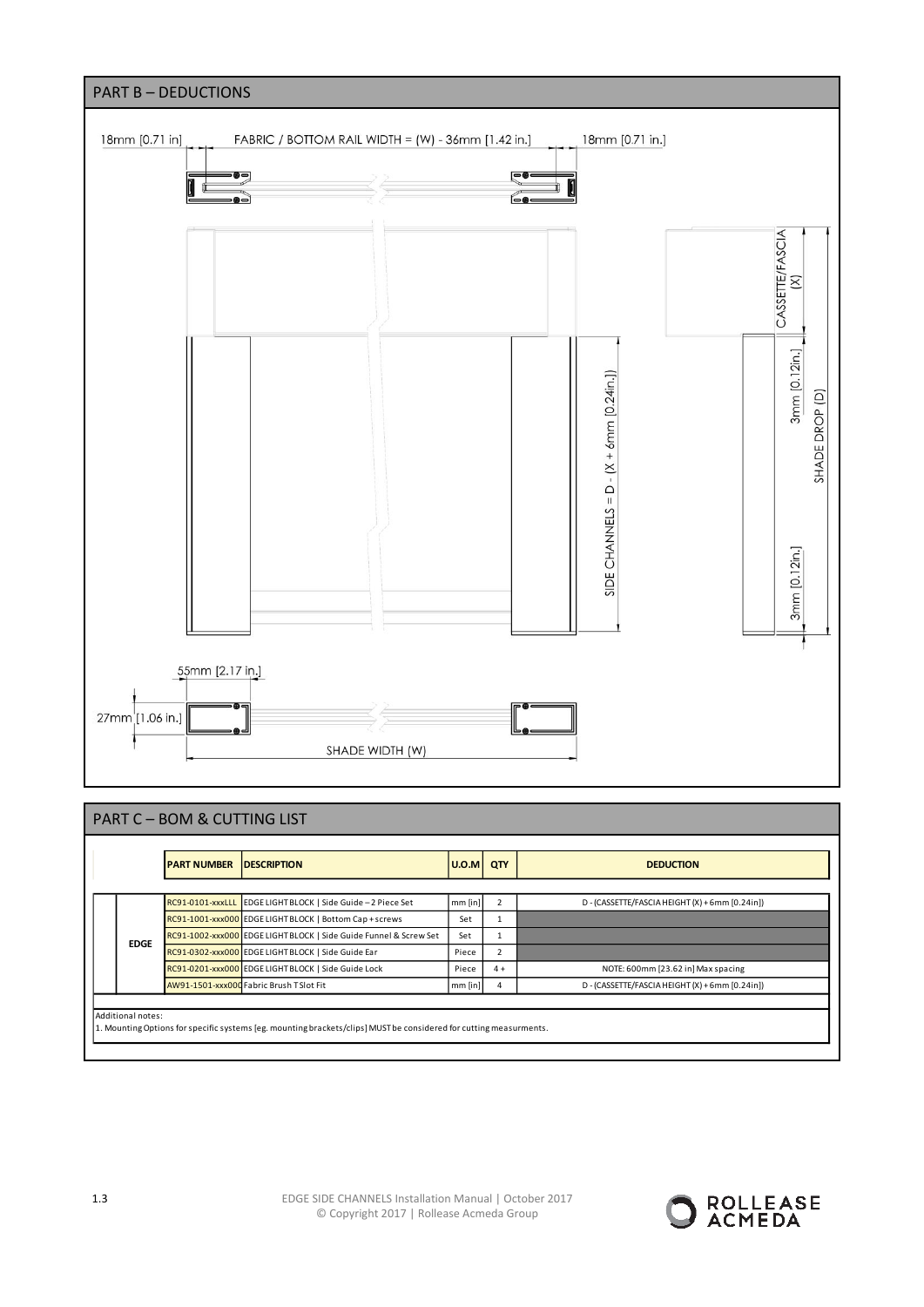## PART D – INSTALLATION SPACE

## **MEASURE & SPECIFY GUIDLINES**

To assist with providing seamless communication between the Specifier, Assembler and Installer Rollease Acmeda provides some guidelines to assist with measuring and specifying the Cassette Roller System in order to:

- Identify key information for Assembler and Installer
- Improve efficiency
- Limit the number of re-calls / adjustment required onsite after installation

Please follow the guidelines in the required system installation instructions.



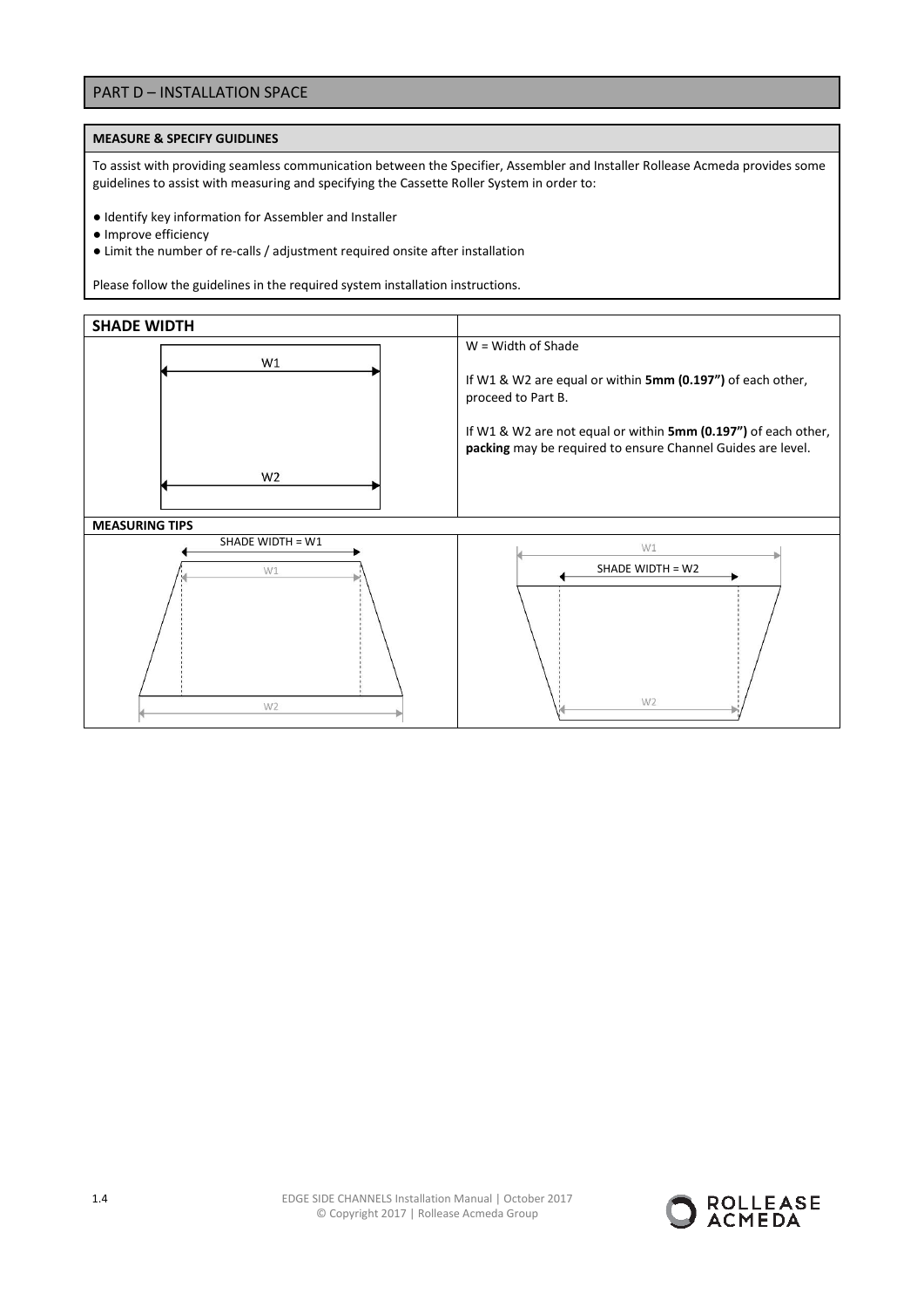# **SECTION 2** – ASSEMBLY

## PART A – EDGE SUB-ASSEMBLY

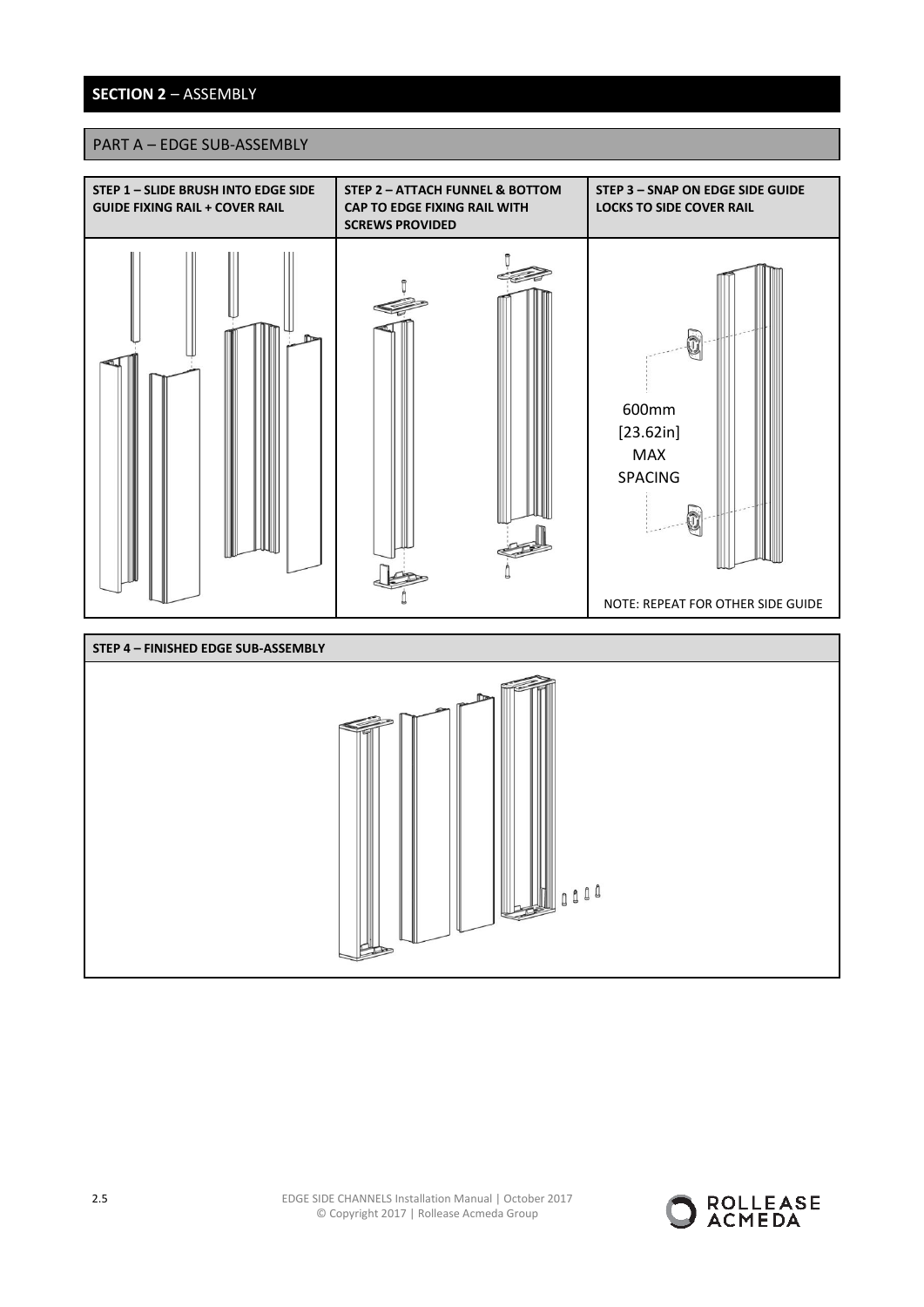# **SECTION 3** – INSTALLATION

# PART A – INSTALLING EDGE SIDE GUIDES